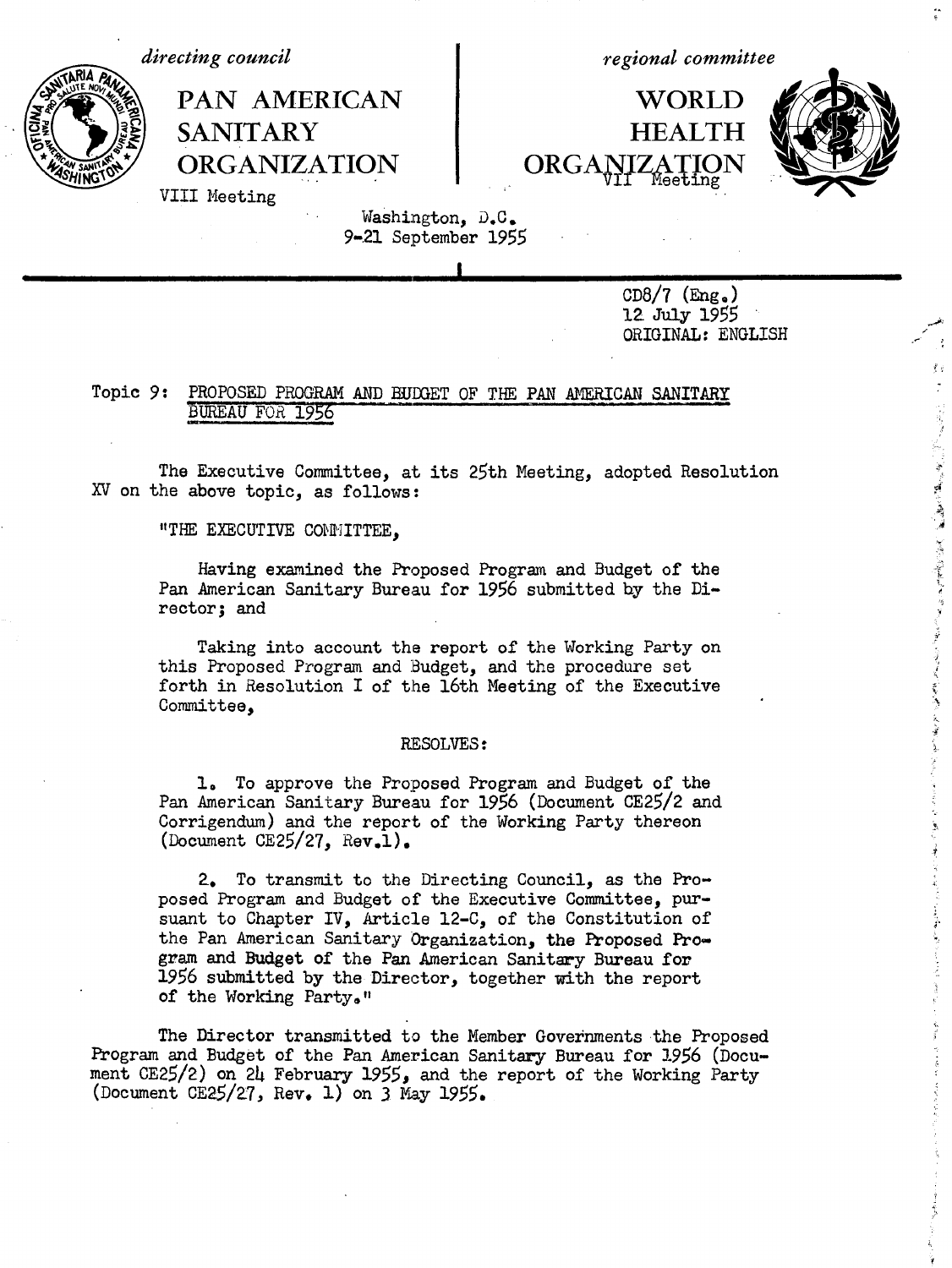CD8/7 (Eng.) Page 2

Pursuant to the terms of Resolution XV, quoted above, the Director has the honor to transmit to the Directing Council for consideration the above-mentioned documents approved by the Executive Committee at its 25th Meeting.

### Attachment: Document CE25/2, Corrigendum Document  $CE25/27$ , Rev. 1

 $\frac{1}{2}$ 

εż., ţ.  $\frac{1}{2}$   $\frac{3}{2}$ 

ł

(2) たい 解説 日本の家

この大学的な しんきょう 大量の

ويتوجه

į

 $\label{eq:3.1} \mathcal{V}=\frac{1}{2}\left(\frac{1}{2}-\frac{1}{2}\right)^2$  $\frac{1}{2}$  ,  $\frac{1}{2}$ 

 $\frac{1}{2}$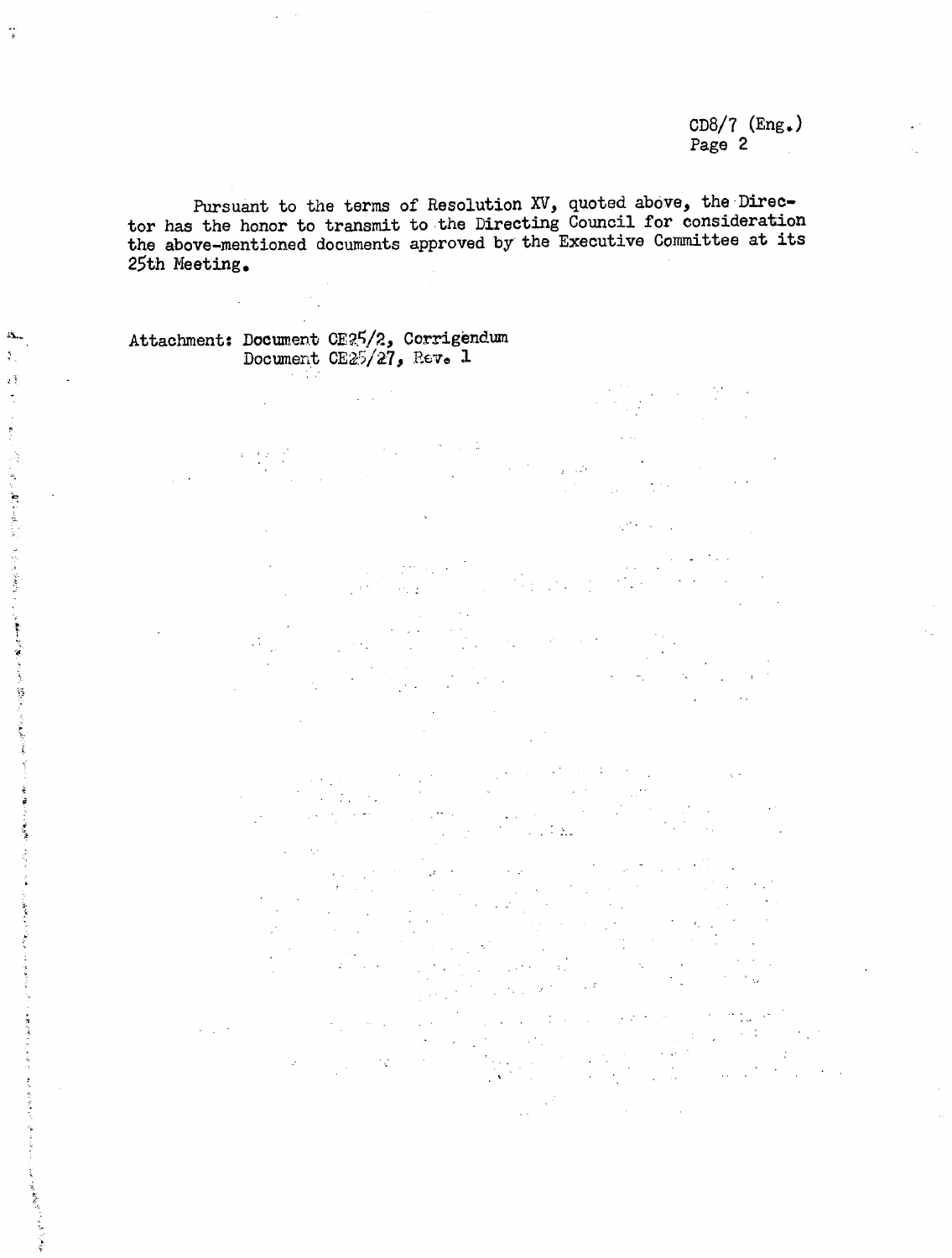*executive committee of the directing council*



**PAN AMERICAN SANITARY ORGANIZATION**

*working party of the regional committee*

**WORLD HEALTH ORGANIZATION**



25th Meeting Mexico, D.F. 25 April -  $3$  May 1955

l

\_\_

 $CE25/2$  (Eng.) CORRIGENDUM 23 April 1955 ORIGINAL: ENGLISH

## Topiu 4t PROPOSED PROGRAM AND BUDGET FOR 1956

Since the preparation of budget document CE25/2, the attached additional information has been received concerning allocations by the UNICEF Executive Board and estimated future requirements for UNICEF participation for the years 1955 and 1956.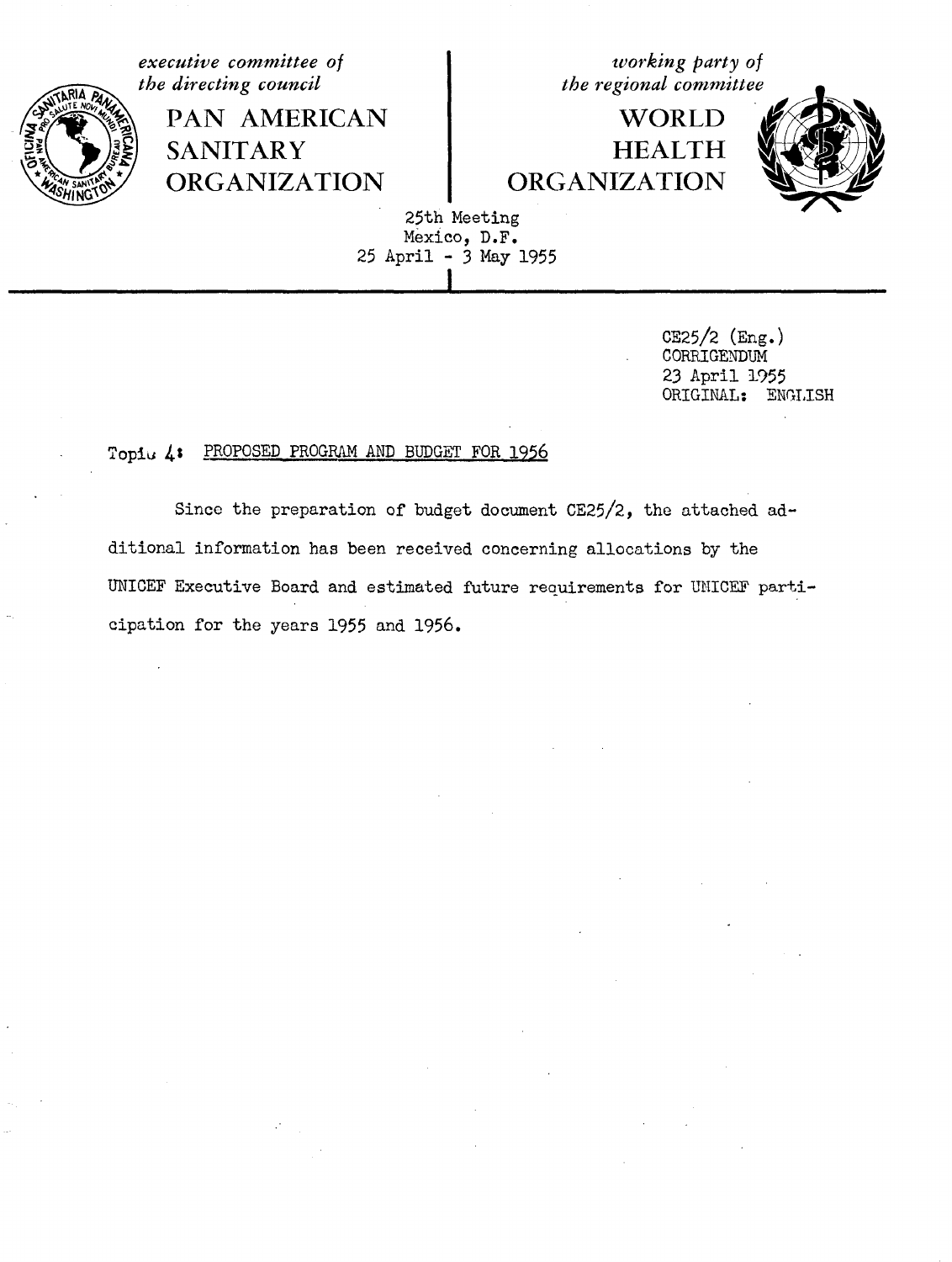CE25/2 (Eng.) CORRIGENDUM Page 2

# ACTUAL ALLOCATIONS AND TENTATIVE ESTIMATED PARTICIPATION OF UNICEF FOR THE YEARS 1954, 1955 AND 1956

|                                                                                                                                                                                                                                                                                                                          | 1954                                                                       | $1955 -$                                                                     | <u> 1956</u>                                        |
|--------------------------------------------------------------------------------------------------------------------------------------------------------------------------------------------------------------------------------------------------------------------------------------------------------------------------|----------------------------------------------------------------------------|------------------------------------------------------------------------------|-----------------------------------------------------|
|                                                                                                                                                                                                                                                                                                                          | \$                                                                         | \$                                                                           | \$                                                  |
| MALARIA AND INSECT CONTROL                                                                                                                                                                                                                                                                                               |                                                                            |                                                                              |                                                     |
| AMRO-7, Insect Control (Central America and Panama)<br>Bolivia-4, Insect Control<br>Colombia-5, Insect Control<br>Paraguay-1, Malaria and Insect Control<br>Dominican Republic-2, Insect Control<br>Haiti-4, Insect Control<br>Mexico-53, Insect Control<br>AMRO-8, Insect Control (Caribbean)<br>Peru-5, Insect Control | 22,000 $\pm$<br>24,200#                                                    | 101,000<br>10,000<br>75,000<br>159,000\$<br>1,545,000<br>43,000 1)<br>30,000 | 50,000<br>100,000<br>,50,000<br>2,137,500<br>50,000 |
| TUBERCULOSIS                                                                                                                                                                                                                                                                                                             |                                                                            |                                                                              |                                                     |
| British Guiana-1, Tuberculosis Control<br>Leeward Islands-1, BCG Vaccination<br>Chile-10, Tuberculosis Control (BCG)<br>Colombia-15, Tuberculosis Control (BCG)<br>Paraguay-7, BCG Vaccination<br>Surinam-3, BCG Vaccination                                                                                             | $1,000$ $\pm$<br>$1,000$ <sup>*</sup><br>$3,735$ *<br>36,850 ±<br>11,400 ± | 9,626                                                                        |                                                     |
| VENEREAL DISEASES AND TREPONEMATOSES                                                                                                                                                                                                                                                                                     |                                                                            |                                                                              |                                                     |
| Brazil-20, Yaws Eradication<br>Haiti-1, Yaws Eradication and Syphilis Control<br>AMRO-47, Yaws Eradication and Syphilis Control<br>(Caribbean)                                                                                                                                                                           | 17,600                                                                     | 90,000                                                                       | 120,000                                             |
| ENDEMO-EPIDEMIC DISEASES                                                                                                                                                                                                                                                                                                 |                                                                            |                                                                              |                                                     |
| Paraguay-9, Leprosy Control<br>Brazil-17, Hydatidosis Control                                                                                                                                                                                                                                                            |                                                                            | 20,000\$                                                                     |                                                     |
| PUBLIC HEALTH ADMINISTRATION                                                                                                                                                                                                                                                                                             |                                                                            |                                                                              |                                                     |
| Barbados-2, Local Health Services<br>Bolivia-10, Public Health Services<br>Colombia-4, Rural Public Health Services<br>Dominican Republic-4, Reorganization of Local                                                                                                                                                     |                                                                            | 56,000<br>115,000                                                            | 60,000<br>50,000                                    |
| Health Services<br>Ecuador-4, Rural Public Health Services<br>Guatemala-8, Rural Public Health Services<br>Honduras-4, Rural Public Health Services<br>Mexico-15, Rural Health Services                                                                                                                                  | 10,000 $\pm$<br>17,600#<br>52,200\$<br>120,100\$                           | 50,000<br>91,000 2)<br>10,000                                                | $-35,000$<br>30,000<br>25,000<br>50,000<br>125,000  |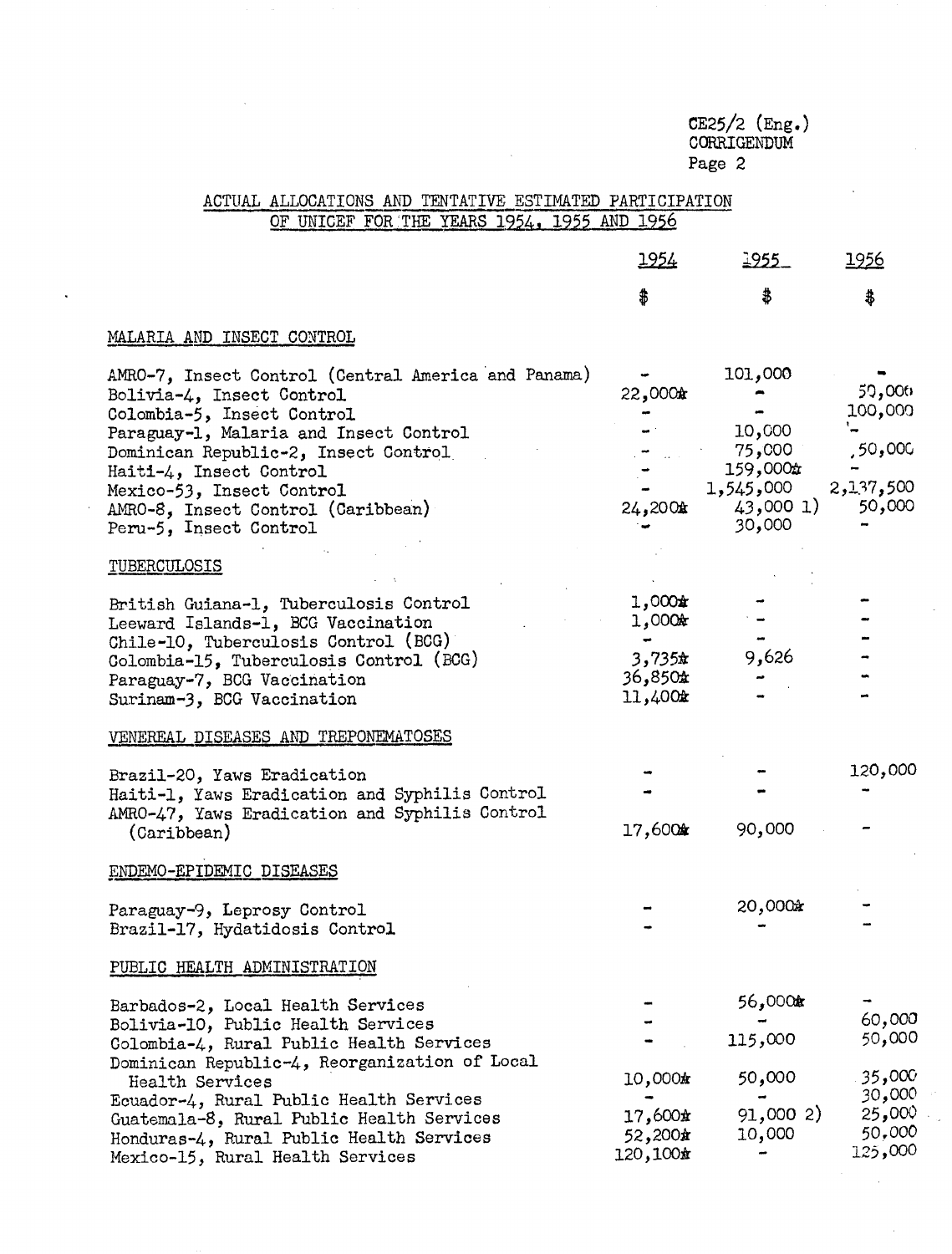$C$ E25/2 (Eng.) **CORRIGENDUM** Page 3

|                                                                                                                                                                                                                                                                                                               | 1954                                           | <u> 1955 </u>                          | <u> 1956 </u>                                  |
|---------------------------------------------------------------------------------------------------------------------------------------------------------------------------------------------------------------------------------------------------------------------------------------------------------------|------------------------------------------------|----------------------------------------|------------------------------------------------|
|                                                                                                                                                                                                                                                                                                               |                                                | 北                                      |                                                |
| PUBLIC HEALTH ADMINISTRATION (continued)                                                                                                                                                                                                                                                                      |                                                |                                        |                                                |
| Nicaragua-3, Rural Public Health Services<br>Panama-1, Rural Public Health Services<br>Paraguay-10, Public Health Services<br>Peru-19, Extension of Health Services (Arequipa)<br>Peru-20, Extension of Health Services (Upper Amazon)<br>Peru-22, Public Health Services<br>Uruguay-5, Rural Health Services | 21,000\$<br>20,000 $\pm$<br>36,000t<br>33,000# | 35,000<br>20,000<br>27,000\$<br>50,000 | 10,000<br>20,000<br>25,000<br>50,000<br>25,000 |
| Venezuela-1, Local Health Services<br>Cuba-3, Reorganization of Local Health Services<br>Haiti-2, Local Health Services<br>El Salvador-7, School Health Services<br>Chile-16, Rural Health Services (Linares)                                                                                                 |                                                | 70,000\$                               | 113,000<br>40,000<br>40,000<br>30,000          |
| <b>NURSING</b>                                                                                                                                                                                                                                                                                                |                                                |                                        |                                                |
| Haiti-10, Training Course for Midwives                                                                                                                                                                                                                                                                        | 5,500\$                                        |                                        |                                                |
| HEALTH EDUCATION OF THE PUBLIC                                                                                                                                                                                                                                                                                |                                                |                                        |                                                |
| Costa Rica-12, Health Education                                                                                                                                                                                                                                                                               |                                                |                                        | 25,000                                         |
| MATERNAL AND CHILD HEALTH                                                                                                                                                                                                                                                                                     |                                                |                                        |                                                |
| Brazil-3, Maternal and Child Health<br>Chile-12, Demonstration Center for Care of Prematures<br>Peru-10, Maternal and Child Health and Related Health                                                                                                                                                         | 66,000 <sup>t</sup>                            | 250,000                                | 40,000                                         |
| Services (Lima-Pativilca-Huaraz)                                                                                                                                                                                                                                                                              | 50,000\$                                       |                                        |                                                |
| NUTRITION                                                                                                                                                                                                                                                                                                     |                                                |                                        |                                                |
| Nicaragua-4, Public Health Nutrition Laboratory                                                                                                                                                                                                                                                               | 3.300 k                                        |                                        |                                                |
|                                                                                                                                                                                                                                                                                                               |                                                | 552,485 <del>1</del> 2,856,626         | 3.300.500                                      |
|                                                                                                                                                                                                                                                                                                               |                                                |                                        |                                                |

- $1954$  All amounts asterisked  $t$  allocated at UNICEF Executive Board Meetings in March and September 1954.
- 1955: Figures asterisked  $\hat{x}$  and  $\hat{x}$ 18,000 against 1), and  $\hat{x}$ 26,000 against 2) allocated at March 1955 Meeting of UNICEF Executive Board. Total allocated as at 15 April 1955 - \$376,000.
- 1956t All figures in 1956 and 1955 (excopt as noted above) are tentative estimated requirements for UNICEF participation in the projects indicated. No allocations, however, have been made by the UNICEF Executive Board.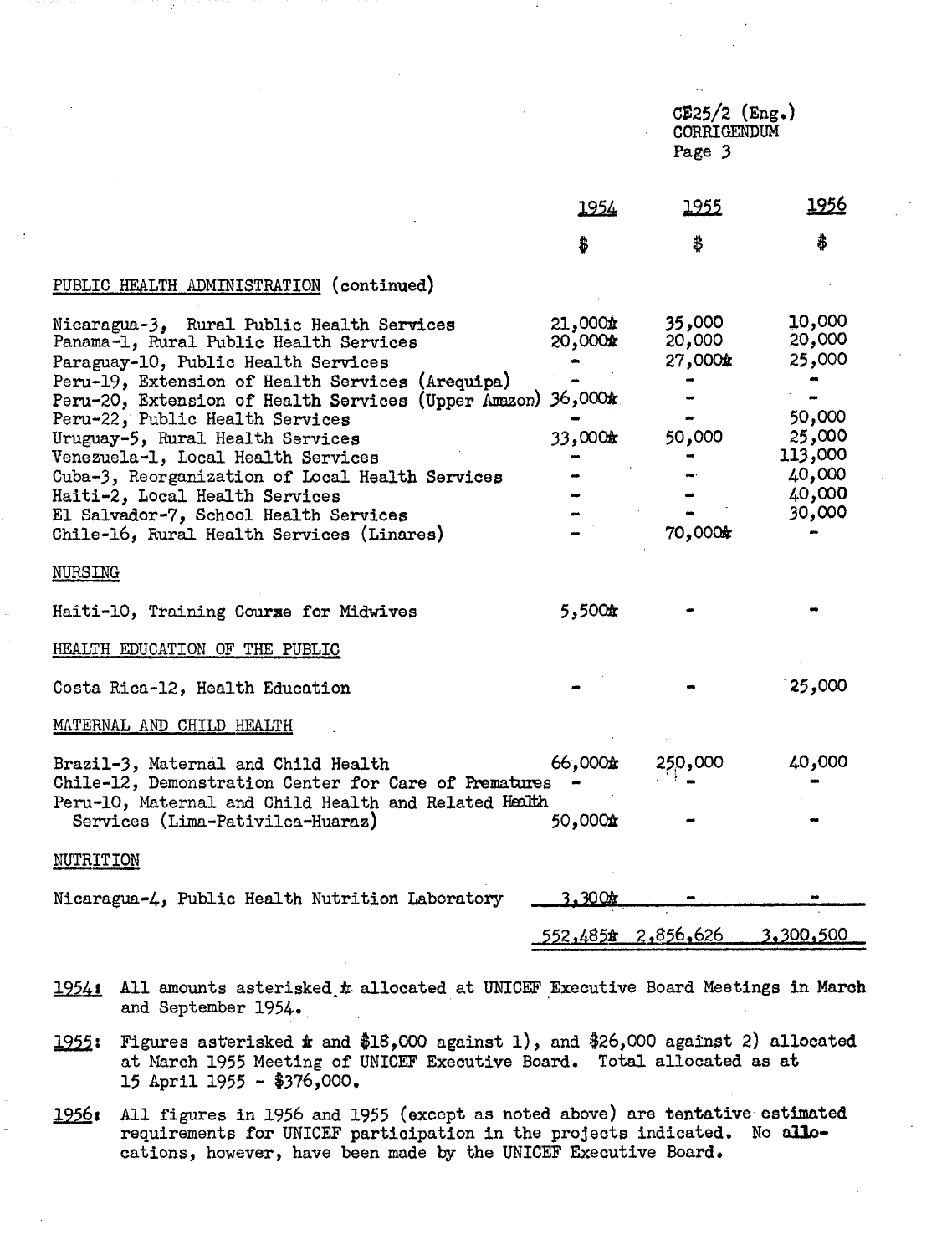*executive committee of*<br> *the directing council the regional committee* 

# PAN AMERICAN | WORLD **SANITARY HEALTH ORGANIZATION CRGANIZATION**



25th Meeting Mexico, D.F. 25 April - 3 May 1955

**I**

CE25/27, Rev. 1 (Eng.) 29 April 1955 ORIGINAL: ENGLISH

# REPORT OF WORKING PARTY ON THE PROPOSED PROGRAM AND BUDGET FOR 1956

; A Working .Party;,on the Proposed Program and Budget, composed of Dr. Jorge Jiménez Gandica (Colombia), Dr. Lucien Pierre-Noël (Haiti). Dr. Enrique Zacarías Arza (Paraguay), Dr. Frederick J. Brady (United States of America), held two meetings on April 26 and 27. The group had the assitance of Dr. Bichat Rodrigues (Brazil), Dr. F6lix Hurtado (Cu1ba), Dr, Felipe Garcia Sanchez (M6xico'), Mr. Howard -B. Calderwood and Dr. Charles L. Williams, Jr. (United States of America), and the Director, Dr. Fred L. Soper, and staff of the Pan American Sanitary Bureau. Dr. Pierre-Noël was elected chairman.

The Working Group studied its terms of reference. The document presented to the Executive Committee is essentially the same as the budget document (CE23/2)presented to the XIV Pan<br>American Sanitary Conference as a provisional draft. The Con-American Sanitary Conference as a provisional draft. The Con-<br>ference endorsed the World Health Organization Regional Program and Budget for 1956 and approved as a provisional draft the program and budget of the Pan American Sanitary Bureau for 1956. The Exeoutive Committee is charged with a review of the 1956 proposals of the Pan American Sanitary Organization: (CE25/2 and Corrigendum) which differ chiefly from that presented to the Conference by the addition of \$100,000 for malaria eradication activities.

The Working Party noted that the estimates of UN Technical Assistance funds and of other extra-budgetary funds are subject to considerable variation.

The total budget for the Pan American Sanitary Organization for 1956 amounts to \$2,200,000 of which \$2,100,000 will be assessed: against Member States (page 6). This budget is \$100,000 more than the budget for 1955, owing to an additional amount proposed for malaria eradication activities, in accordance with the authorization of the XIV Pan American Sanitary Conference (Resolution XLIII)..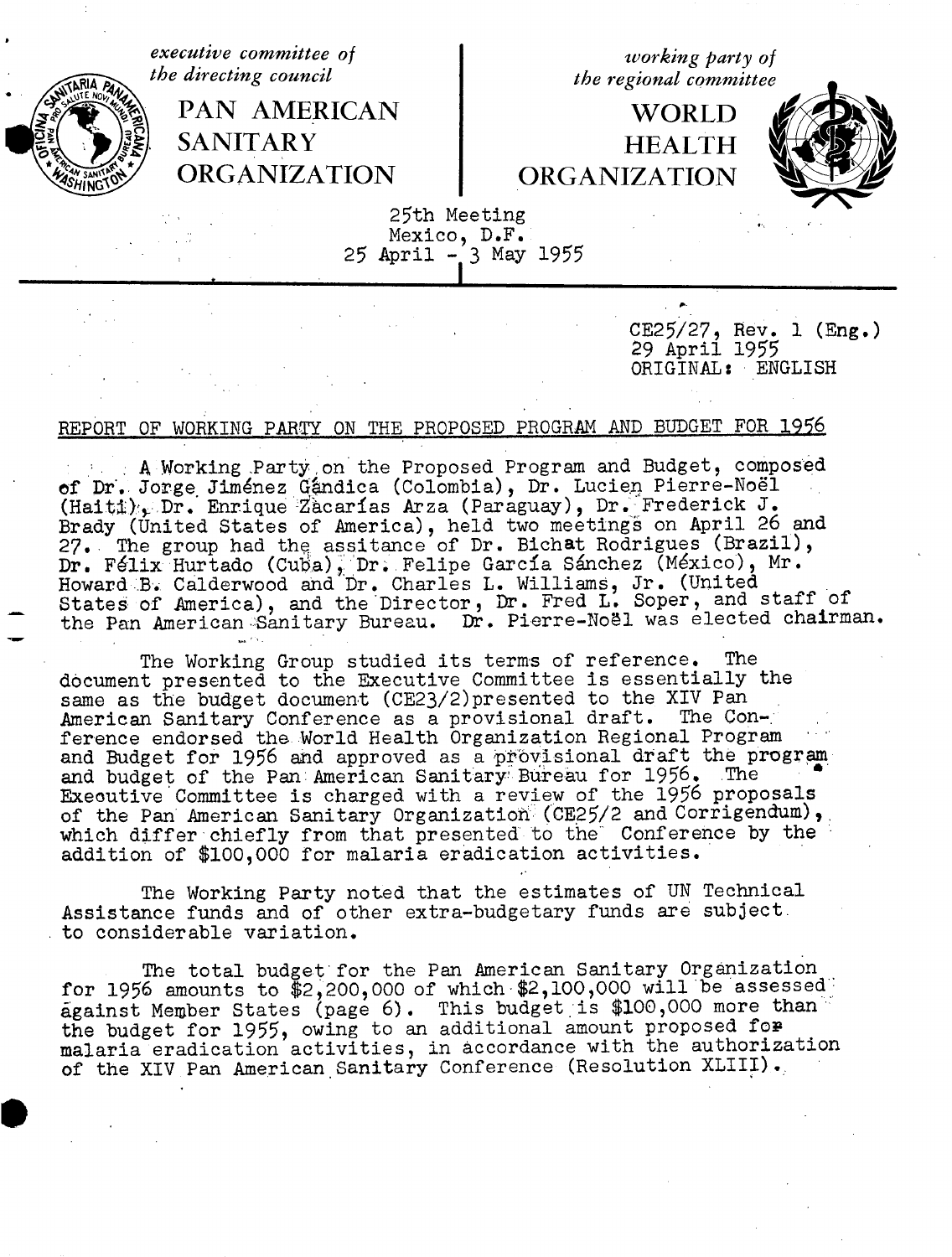CE25/27, Rev. 1 (Eng.)<br>Page 2

The Director pointed out that some proposed country projects are not at this.stage based on formal agreements although they have been discussed with governments, and some latitude must necessarily be allowed the Director in making changes.

The Working Party examined each item in the budget document and debated many items in detail.

Attention was called to the increase in the budget estimates for the 1956 meeting of the Directing Council (page 9) amounting to about \$27,000. The Director pointed out that the 1956 meeting of the Directing Council will be held- away from-Headquarters, in accordance with the resolution of the XIII Pan American Sanitary Conference (Resolution VIII) and, therefore, will be more costly. There.was.considerable debate regarding the usefulness of holding the meetings away from Headquarters, considering, their increased cost.

The Working Party noted that the item for home leave is increased by \$19,365 in 1956 over 1955. The Director indicated that home leave is provided every second year by'the staff rules and, because of the dates of beginning employment of members of the staff, this item is considerably larger in even-numbered years than in odd-numbered years.

The Working Party pointed out that, inasmuch as the Directing Council meets away from Headquarters in even-numbered years with increased costs and home leave is increased.in even-numbered years, the Director should make a study to find a method whereby both increases would not fall in the same years.

Under Section 2 of Part III dealing with programs, the increased emphasis to "malaria and insect control" was noted. This increase is due to the special'appropriation of \$100,000 given by the XIV Conference.

The publications of the Pan American Sanitary Bureau were reviewed.

With regard to specific projects, questions were asked relating to their evaluation, duration, methods .of.operation, and sources of funds. The explanations given by the Director for each of these items were satisfactory to the Working Party.

However, the Working Party wishes to call the attention of the Executive Committee to several specific items of note.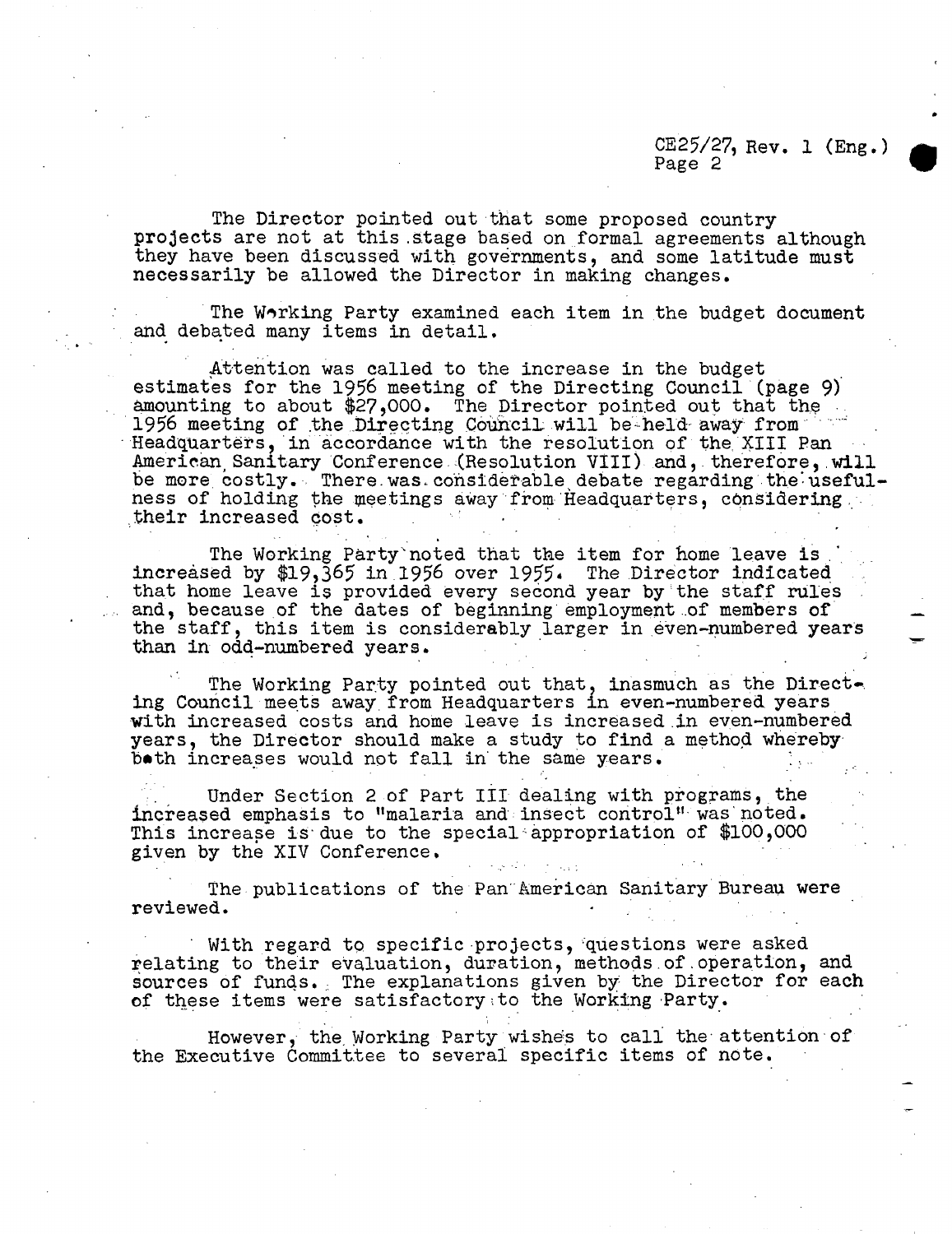## CE25/27, Rev. l(Eng.) Page 3

在 医间隔的 化二苯甲基苯甲基苯甲

يان المسلمان المسلمان المسلمان

 $\label{eq:4} \eta^{\mu\nu} \in \mathbb{R}^{n_{\text{max}}},$ 

 $\partial \mathbf{A} \mathbf{B}_{\text{obs}}$  , and

The Working Party expressed concern that health programs may receive less emphasis in the Technical Assistance Programs as a result of the recent resolution of the Economic and Social Council. This resolution provided that the distribution of i This resolution provided that the distribution of fundsfor different activities within a country would be determined by the country itself. In this respect, several Representatives indicated that difficulties within their own governments might arise because of the competition among the various ministries in devising and obtaining approval of their respective projets. According to reports, in some Ministries of Foreign Affairs the plan of the activities of the Technical Assistance Program has been presented. The announcement of this program aroused fears as to The announcement of this program aroused fears as to<br>al part that might correspond to public health. The the financial part that might correspond to public health. Director pointed out that the World Health Organization, as a participating agency in the Expanded Program, would not receive less than 85% of that of the previous year. However, with the new procedure, health projects under this program could be increased provided that the health authorities within the countries are able to obtain a higher proportion within "the integrated country program". He stated that in any case the Pan American Sanitary Bureau would do what it could within its budgetary limitations to assure continuance of worthwhile Technical Assistance projects. The Working Party suggested that the Director should inform the -health authorities of various countries that in the next few months country programs will be proposed for the Expanded Program of Technical Assistance and the health authorities should (1) prepare their proposals in time to receive adequate consideration and (2) impress upon their governments the importance of health programs within the total country program of Technical Assistance.

It was pointed out that in certain countries no programs were being financed by the Pan American Sanitary Organization funds. The Director indicated that the Bureau considered that all programs were of concern to the Bureau, which was interested in seeing that they were properly financed, but was less concerned as to the source of the funds. In those countries without projects financed by the Pan American Sanitary Organization there are projects administered by the World Health Organization and financed either by its regular budget or with Technical Assistance funds.

The Working Party noted that the Directing Council had endorsed the proposal for the creation of a Zoonosis Center (page 123) to be financed by the Program of Technical Cooperation of the Organization of American States. The activities of such a center would be of immediate concern to public health.